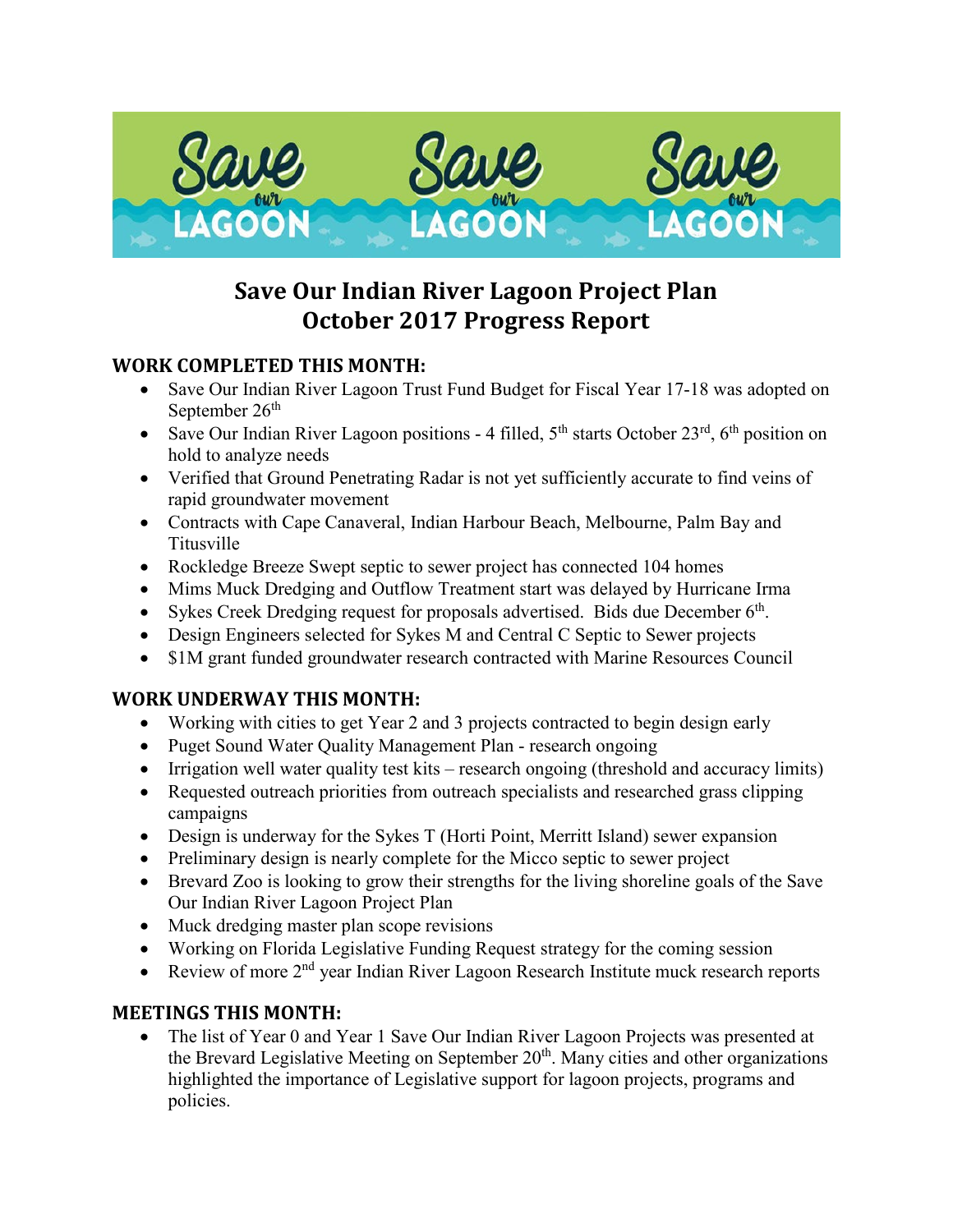

- Virginia Barker received a Space Coast Public Service Award for Lagoon restoration efforts
- Florida Department of Environmental Protection held a Lagoon Impairment Assessment workshop on September 27<sup>th</sup>
- Substitution Project Workshop/Training was held on October 12<sup>th</sup>.
- Indian River Lagoon National Estuary Program Council meeting on October  $13<sup>th</sup>$
- Save Our Indian River Lagoon progress presented at October  $14<sup>th</sup>$  South Brevard Historical Society meeting
- Presentation to Representative Randy Fine about alternative septic systems on October 19th
- Oyster reef construction at Geiger Point
- Guest on Captain Jim Ross Catch A Memory Talk Radio September  $30<sup>th</sup>$
- Presenting Save Our Indian River Lagoon Project Plan at American Shore and Beach Preservation Conference on October 26<sup>th</sup>
- Monthly muck research updates with Florida Tech Indian River Lagoon Research Institute Principal Investigators

#### **UPCOMING VOLUNTEER PARTICIPATION OPPORTUNITIES:**

Oyster/Living Shoreline Projects - go to<http://restoreourshores.org/volunteer-we-need-you/> Muck Finders - contact Jared McNally, jared@mrcirl.org, at the Marine Resources Council

#### **FUTURE TOPICS FOR SPECIAL PRESENTATIONS AT CITIZEN OVERSIGHT COMMITTEE MEETINGS:**

- 1) Groundwater Pollution Research Plan Marine Resources Council and Applied Ecology
- 2) Coordinating 10 years of dredging and spoil management Florida Inland Navigation District and Natural Resources Management
- 3) Re-use water
- 4) Lagoon sediment toxicology Florida Tech and Ocean Research & Conservation Association
- 5) De-Nitrification Science University of Central Florida Stormwater Academy
- 6) Engaging emerging technologies Duane DeFreese (Indian River Lagoon National Estuary Program)
- 7) Indian River Lagoon Comprehensive Conservation & Management Plan Duane DeFreese (Indian River Lagoon National Estuary Program)